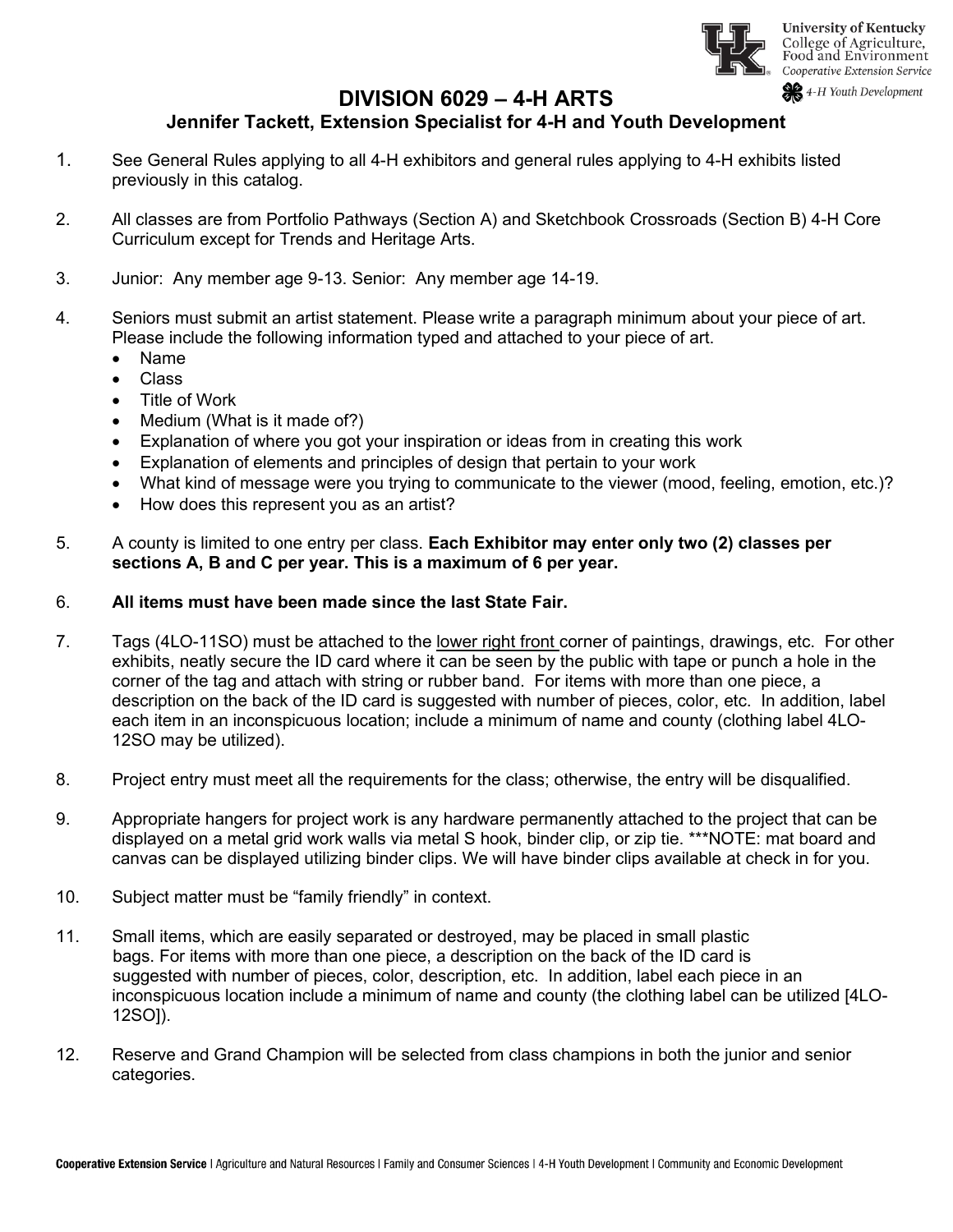## **SECTION A: Portfolio Pathways**

#### **Painting**

- 727a. Junior Acrylic: (pg.12) Using acrylic paint to create a painting.
- 727b. Senior Acrylic: (pg.12) same as Junior.
- 728a. Junior Watercolor: (pg.14) Using watercolors and a variety of techniques to complete a painting on watercolor paper.
- 728b. Senior Watercolor: (pg. 14) same as Junior.
- 729a. Junior Abstract: (pg.18) Using acrylic paints experiment with abstract designs to complete a painting.
- 729b. Senior Abstract: (pg. 18) same as Junior
- 730a. Junior Sand Painting: (pg.20) On an 8"x10" x1/4" sanded plywood or particle board. Explore painting with colored sand mixed with glue.
- 730b. Senior Sand Painting: (pg.20) same as Junior.

731a. Junior Self Portrait: (pg.22) Using a medium of your choice. Complete a self- portrait using any drawing or painting technique.

- 731b. Senior Self Portrait: (pg. 22) same as Junior.
- 732a. Junior Human Action: (pg.24) Using acrylic or watercolor paints, capture human action through the use of vivid colors, lines, and texture when painting.
- 732b. Senior Human Action: (pg.24) same as Junior.
- 733a. Junior Oil Painting: (pg.26) Using oils on canvas or canvas board. Experiment with different techniques of laying oil to canvas to create a finished painting.
- 733b. Senior Oil Painting: (pg.26) same as Junior.
- 734a. Junior Oil Pastel: Using Oil pastels on canvas or canvas board, create a finished work of art.
- 734b. Senior Oil Pastel: same as Junior.

#### **Printing**

- 735a. Junior Intaglio Collagraph Print: (pg.38) On 8 ½" x 11" paper. Create a collagraph block at least 6" wide and create any color print using intaglio printing method.
- 735b. Senior Intaglio Collagraph print: same as Junior.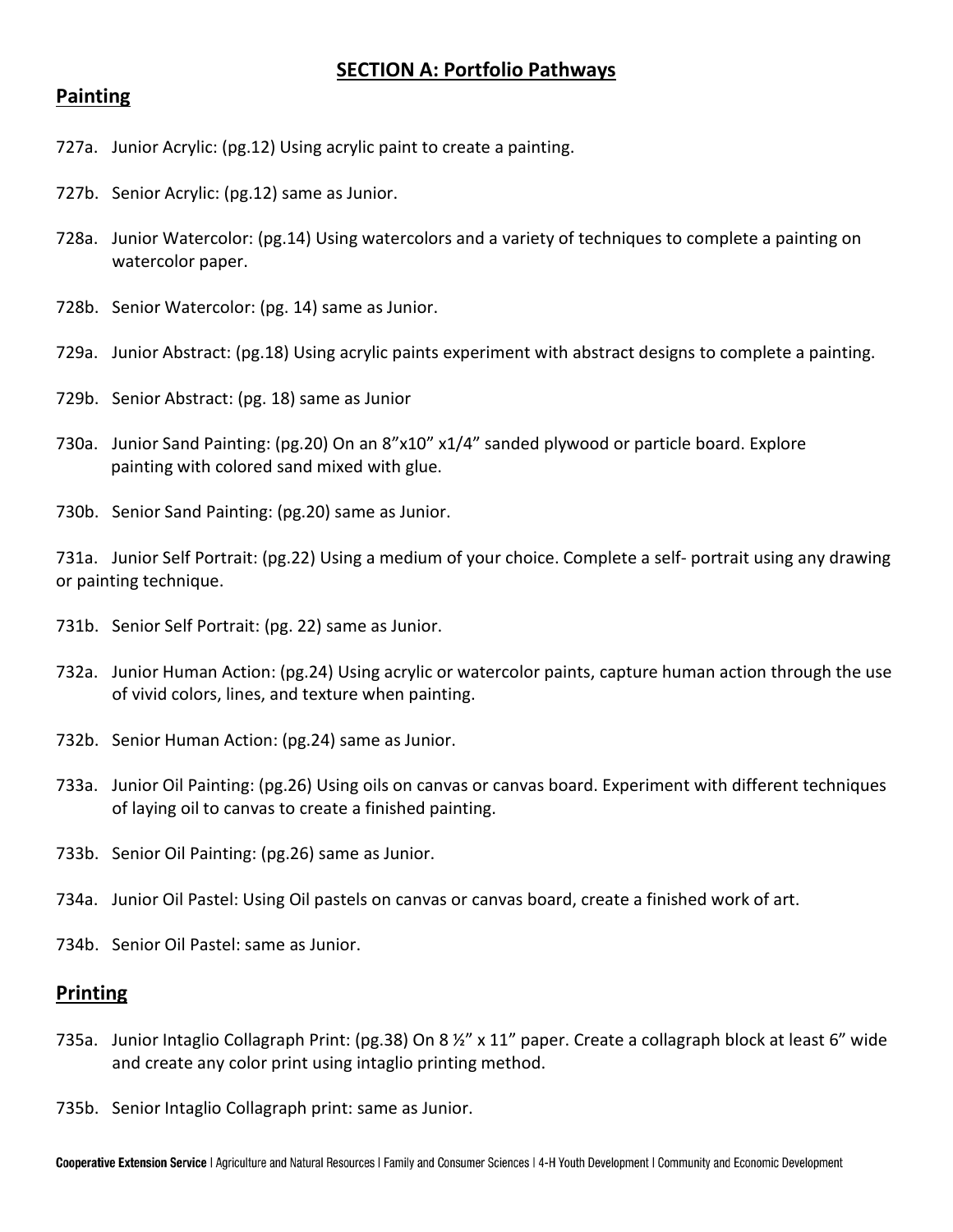- 736a. Junior Blueprint Paper Print: (pg.40) On blueprint paper create a sun print; at least 5 ½ x 8 ½ in. using cyanotype or Light or sun sensitive paper.
- 736b. Senior Blueprint Paper Print: same as Junior.
- 737a. Junior Etched Plexiglas: (pg. 42) Create an original print using an etched Plexiglas plate. The print should be at least 5  $\frac{1}{2}$ "x 81/2" in. Plexiglas etching uses the intaglio method of printing.
- 737b. Senior Etched Plexiglas: same as Junior.
- 738a. Junior Wax Resist Print: (pg.44) Create intricate designs for printing using a wax resist method.
- 738b. Senior Wax Resist Print: same as Junior.
- 739a Junior Tire Stamp Print: (pg.46) Cut pieces of inner tube tire, glue it onto a wood block, and print using a stamp pad. Entry must include print and stamp.
- 739b Senior Tire Stamp Print: same as Junior.
- 740a Junior Linoleum Print: (pg.48) Create linoleum print using linoleum block on paper.
- 740b. Senior Linoleum Print: same as Junior
- 741a. Junior Hand Drawn Negative Photograph: (pg.51) You will draw a negative on frosted acetate, then print onto photographic paper (8"x10" in.) as a positive, using a photographic process.
- 741b. Senior Hand Drawn Negative Photograph: same as Junior.

#### **Graphic Design**

- 743a. Junior 5 Color Design: (pg.62-63) Create (2) two 8"x 10"in. pieces. 5 color designs are identical except for (1) one color. Change (1) one color to create a second design. Use paint, paper or computer graphics program. Mount on a matt board.
- 743b. Senior 5 Color Design: same as Junior
- 744a. Junior Computer Drawing: (pg.70) Explore the use of computer tools and techniques to doodle, draw and replicate images. Print out each design showing the use of various tools.
- 744b. Senior Computer Drawing: same as Junior.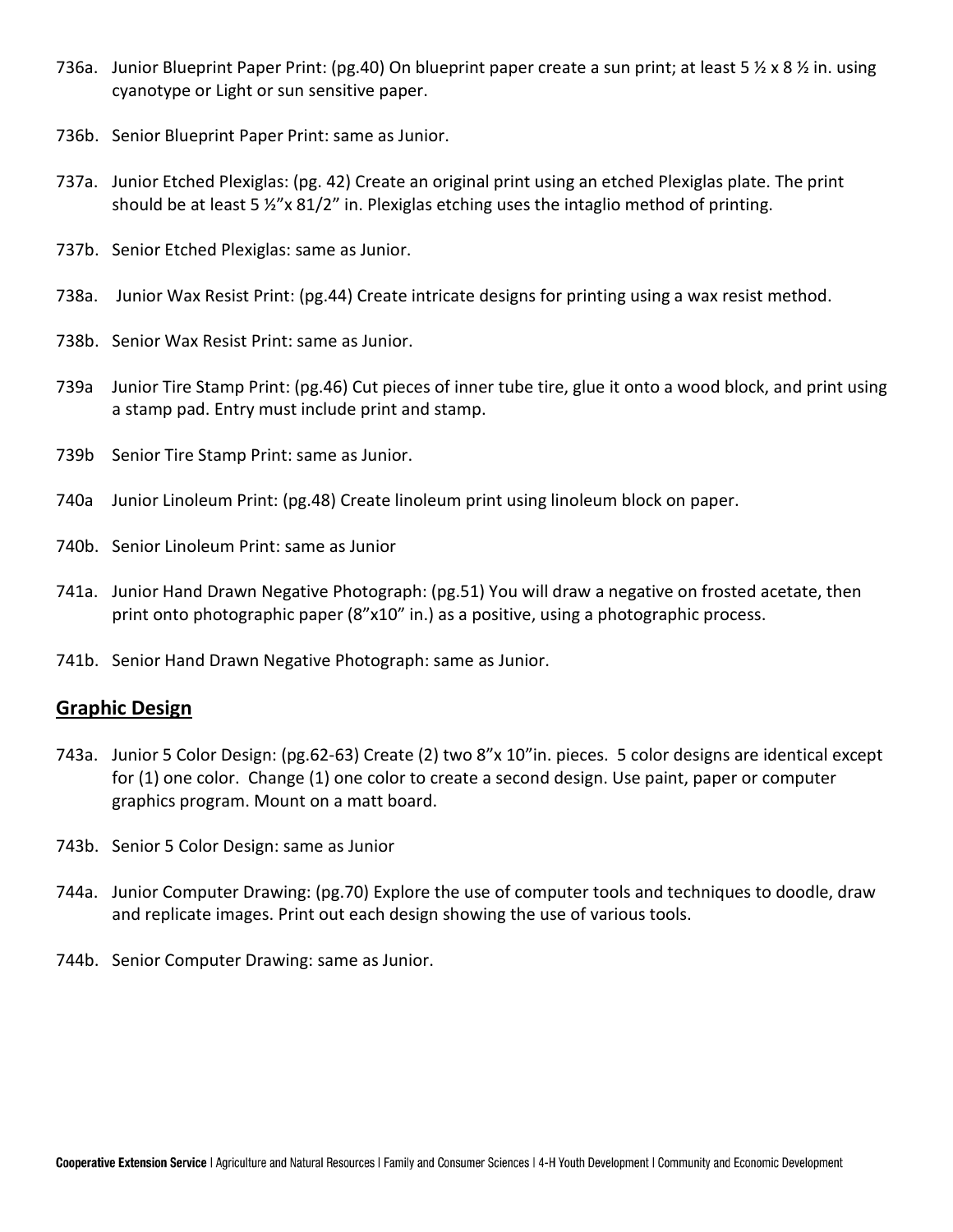# **Section B: Sketchbook Crossroads**

#### **Drawing**

- 745a. Junior Contour Drawing: (pg.12) Draw objects using the contour drawing method.
- 745b. Senior Contour Drawing: same as Junior
- 746a. Junior Two Point Perspective: (pg. 16) On sketch paper, draw a two point perspective that has a point at each end of a horizontal segment.
- 746b. Senior Two Point Perspective: same as Junior.
- 747a. Junior Circular Shape Object: (pg.18) Draw a subject to fit a circular shape.
- 747b. Senior Circular Shape Object: same as Junior.
- 748a. Junior Color or Black Pencil: (pg.20) Draw with colored or black pencils.
- 748b. Senior Color or Black Pencil: same as Junior.
- 749a. Junior Pen and Ink: (pg.22) Sketch animals or other objects using pen and ink.
- 749b. Senior Pen and Ink: same as Junior
- 750a. Junior Calligraphy: (pg. 24) On 8 ½ by 11 paper, rewrite a quote, poem or pledge using Calligraphy. Make sure to include the author on the piece.
- 750b. Senior Calligraphy: Same as Junior
- 751a. Junior Cartooning: (pg.27) Cartooning is a simple process of making line drawings show sequential motion. Create your own cartoon character showing motion. Must create at least three blocks.
- 751b. Senior Cartooning: same as Junior.

#### **Fiber Arts**

- 752a. Junior Felted Wool Applique Mat: (pg31) Felt wool to create a design. Applique design to a felted wool mat. Max size of mat 18" x 24" in. Use 100% wool to felt.
- 752b. Senior Felted Wool Applique Mat: same as Junior.
- 753a. Junior Cotton Linter Bowl: (pg. 34) Experiment with cotton linter using molds and shaping the linter to form bowls. Enhance the cotton with colored pencils, threads, floss, dried flowers to make a unique creation.
- 753b. Senior Cotton Linter Bowl: same as Junior.

Cooperative Extension Service | Agriculture and Natural Resources | Family and Consumer Sciences | 4-H Youth Development | Community and Economic Development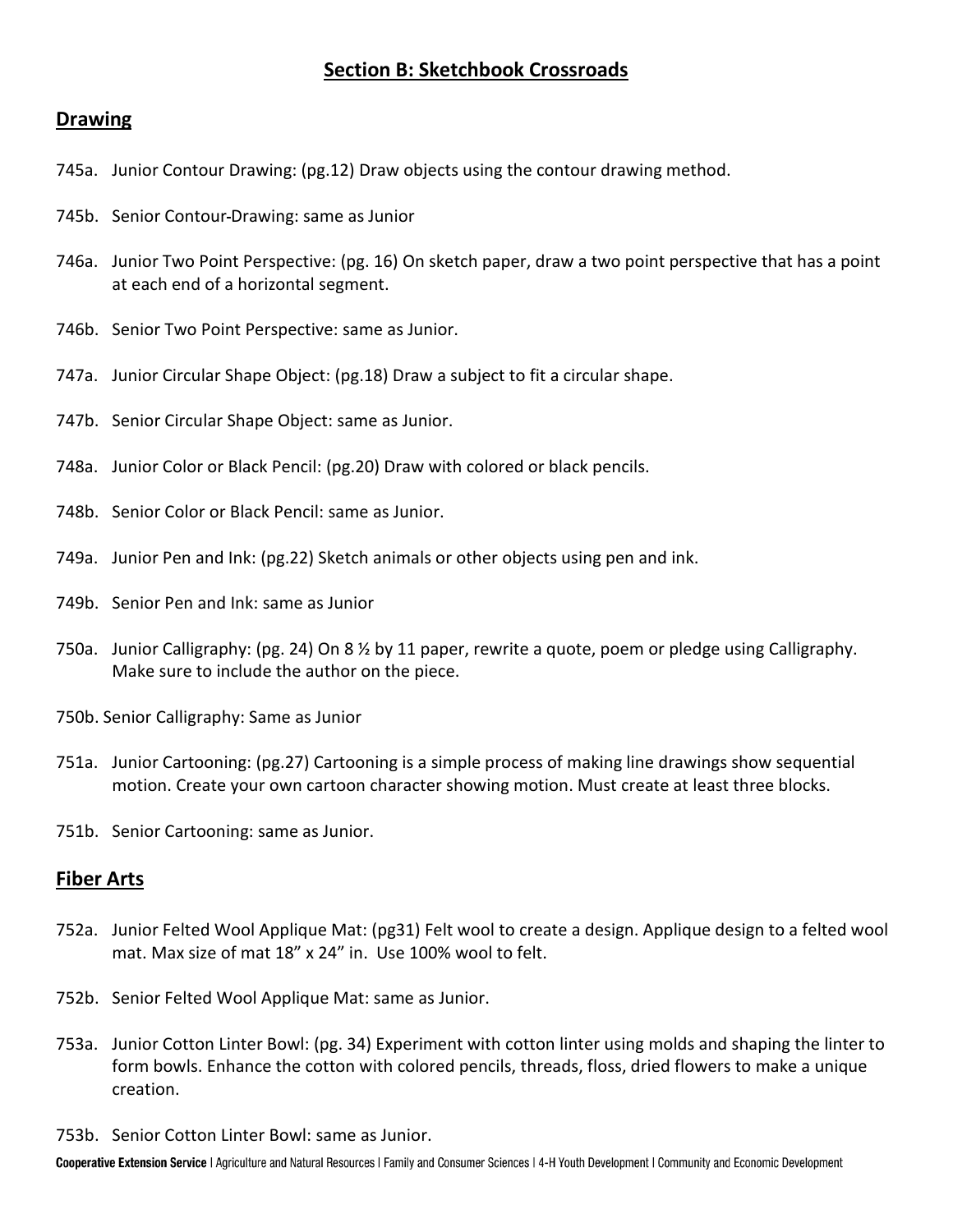- 754a. Junior Batik Fabric: (pg.37) Using natural fiber fabric. Create a unique fiber artwork using dyes and the wax resist method.
- 754b. Senior Batik Fabric: same as Junior.
- 755a. Junior Lap Loom Woven Place Mat: (pg.40) Set up a lap Loom. Using several colors or types of yarn create a woven placemat.
- 755b. Senior Lap Loom Woven Place Mat: same as Junior
- 756a. Junior Inkle Loom Basket: (pg.44) Weave 4-6 stripes that are identical. Sculpt a basket out of several woven strips by stitching them together in a spiral. Manipulate the strips to form the bottom of the basket.
- 756b. Senior Inkle Loom Basket: same as Junior.

#### **Sculpting**

- 757a. Junior Clay: (pg.55) Create an item from clay either self-hardening or firing required.
- 757b. Senior Clay: same as Junior.
- 758a. Junior Clay Bust: (pg.57) Sculpt a head with facial features out of clay.
- 758b. Senior Clay Bust: same as Junior
- 759a. Junior Mask: (pg.61) Create a mask using clay emphasizing unique form and texture to portray feelings.
- 759b. Senior Mask: same as Junior.
- 760a. Junior Cardboard Sculpture: (pg.65) Create a piece of textured relief sculpture using corrugated cardboard stacked and glued together. Sculpt with an Exacto® knife.
- 760b. Senior Cardboard Sculpture: same as Junior.
- 761a. Junior Wire Sculpture: (pg.67) Using wire and other materials (nylon cloth, beads, etc) to create a freestanding sculpture.
- 761b. Senior Wire Sculpture: same as Junior.
- 762a. Junior Plaster of Paris Carving: (pg.69) Using a plaster of paris block, carve a form.
- 762b. Senior Plaster of Paris Carving: same as Junior.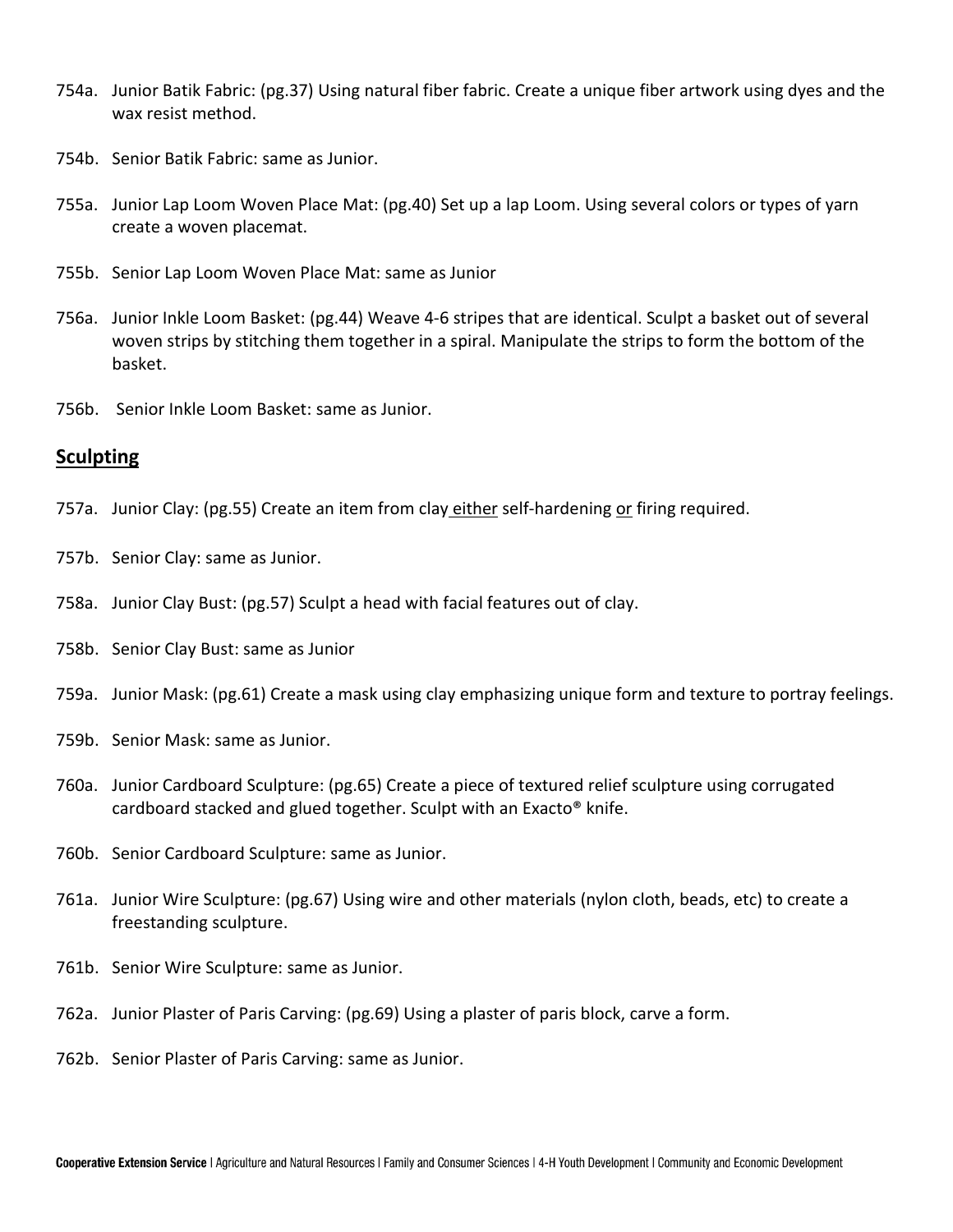## **Section C: Art Trends and Heritage Arts**

This section will be highlighting the latest trends in art while honoring our heritage. Art trends will be selected every two years. Heritage arts will have specific areas as well as an "Other" category where youth may choose what they exhibit. Documentation for the Heritage Arts Classes is REQUIRED. If required documentation is not attached the item will be disqualified. You may enter two entries per year in this section.

#### **Trends**

- 763a. Junior Art Trends Mixed Media Canvas. Mixed media is defined employing more than one medium. Examples include decoupage and paint; pencil and watercolors; fabric, paint and paper. Canvas size is open to artist.
- 763b. Senior Art Trends—Mixed Media Canvas: Same as above.

#### **Heritage Arts**

- 764a Junior Heritage Arts Other- See below for definition.
- 764b. Senior Heritage Arts Other
- 764c. Junior Basket Making Natural materials, any size, shape or design. Non-natural materials may be woven into design.
- 764d. Senior Basket Making Natural materials, any size, shape or design. Non-natural materials may be woven into design.
- 764e. Junior Jewelry One piece of jewelry created by youth (Jewelry quality only). No kits or pony beads allowed. Glass, clay, resin, or wooden beads (painted or carved) permitted only.
- 764f. Senior Jewelry One set (at least two items) of jewelry created by youth (Jewelry quality only). No kits or pony beads allowed. No elastic material used to string beads. Glass, clay, resin, or wooden beads (painted or carved) permitted only. Examples: earring(s) and necklace or bracelet and necklace, etc.
- 764g. Junior Leather Craft Item made from leather. May or may not be tooled. Kits allowed.
- 764h. Senior Leather Craft same as above. No kits allowed.